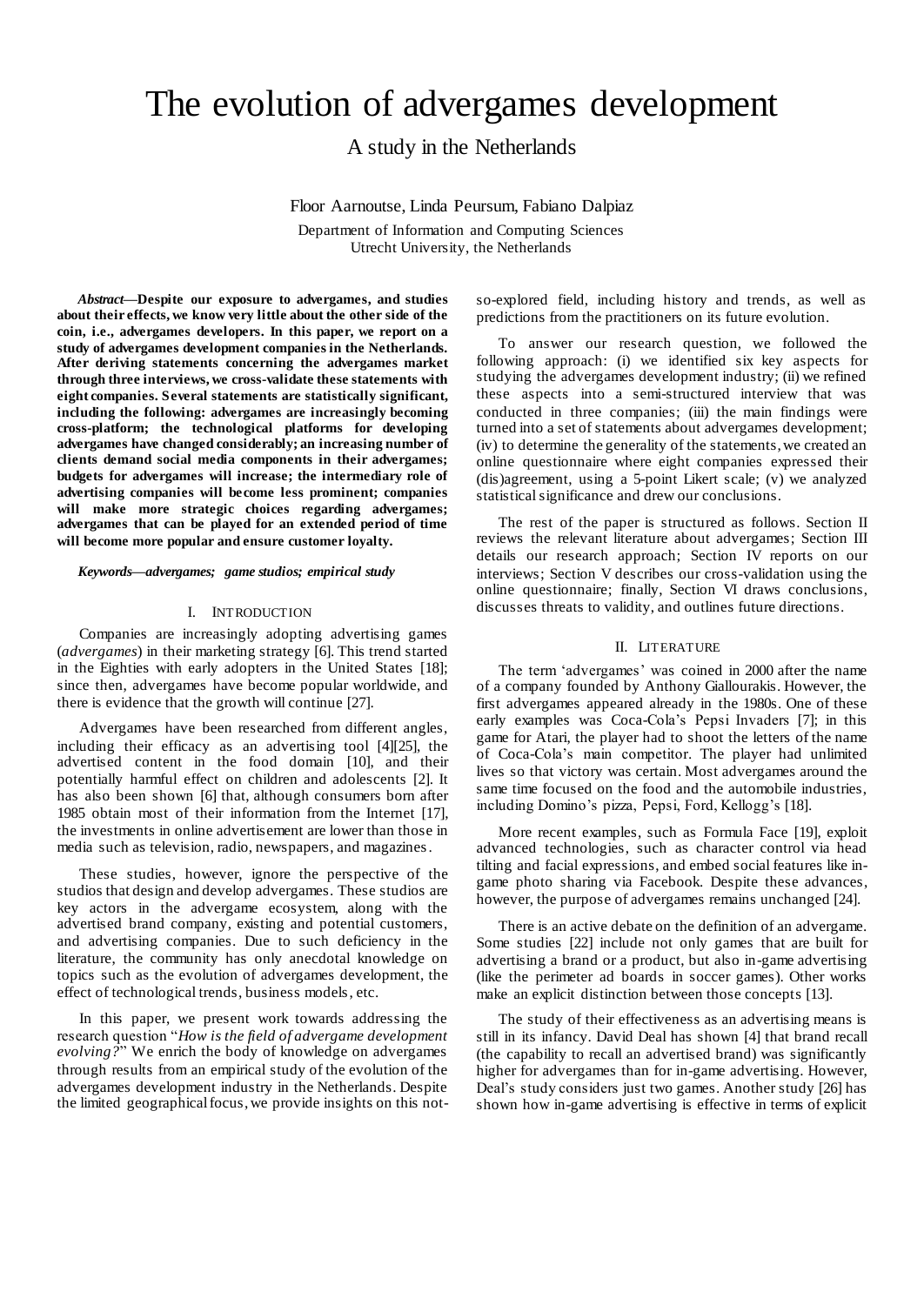memory (brand recall), while it has very little effect on implicit/unconscious memory for brand names. The efficacy of advergames seems to be good when the advertised brand is already known to the player, but negligible otherwise [\[25\].](#page-7-13)

The effects of advergames on children and adolescents show how advergames are hardly recognized as advertising by children, even when a distinct advertising break is introduced [\[2\].](#page-7-5) On the other hand, exposure to games that advertise healthy food has led to positive effects on children [\[15\]](#page-7-14).

The advergames industry has been investigated to a very limited extent, and mainly by means of content analysis studies of advergames. Among the most interesting results, it was confirmed that the food industry makes a massive use of advergames, especially as a means to prolong the visits of children to company website[s \[3\]\[8\]](#page-7-15)[\[10\].](#page-7-4) 

Prominent researchers in advertising [\[23\]](#page-7-16) suggest that more research on advergames is needed. We contribute to this aim with an empirical study on the evolution of the advergames development industry in the Netherlands. Our aim is to shed some light on the perspective of advergame developers.

## III. RESEARCH APPROACH

<span id="page-1-0"></span>We outline the research approach that has guided our empirical study. We illustrate the approach in [Figure 1.](#page-1-1)

## *A. Identify the main aspects of the study*

Starting from the limitations of the literature and our own experience in the field, we have identified six aspects upon which we build our study of the advergames development industry. These aspects are the following: (i) definition of advergames as perceived by the development industry; (ii) feasibility of an advergames-only business model; (iii) state and evolution of the market; (iv) technological evolution and its effect on the industry; (v) relationships with advertising companies and with clients; and (vi) predictions for the future.



**Figure 1: Research approach overview**

# <span id="page-1-1"></span>*B. Semi-structured inverviews*

We have refined the six main aspects into a semi-structured interview consisting of twenty open questions. The interview was conducted in three different advergame development companies. The first interview (with  $Comp_A$ ) was a pilot, and was later retained as a regular interview as it did not lead to any change in the interview protocol. All of our questions can be found in our online appendix [\[1\].](#page-7-17) All the interviewed companies are of small size, in line with the demographics of the Dutch game industry [\[5\]:](#page-7-18)

- Comp<sub>A</sub> was established in 2007, has currently  $6$ employees, and develops advergames, serious games, and entertainment games.
- $Comp_B$  was established in 2008, has currently 13 employees, and develops games with a purpose, including advergames.
- Comp<sub>C</sub> was established in 2007, has currently 1 employee (but relies on contractors), and develops advergames, serious games, and casual games.

All interviews were recorded on a personal device, to enable accessing the original answers in the analysis phase. The interviews with  $Comp_A$  and  $Comp_C$  were conducted via Skype, while the interview with  $Comp_B$  was conducted on site.

## *C. Derive interviews statements*

We analyzed the answers to our questions, and we summarized them as a set of statements concerning the field of advergames. A statement was created when one or more of the interviewees expressed a definite opinion on the field. We identified 19 statements that are reported in Sectio[n IV.](#page-2-0)

#### *D. Cross-validation via questionnaire*

In order to obtain a more comprehensive overview of the Dutch advergames development industry, and to assess the generality of the obtained statements, we created an online questionnaire where the statements were slightly rephrased without affecting their meaning or content—to enable respondents expressing their agreement or disagreement with those statements using a 5-point Likert scale.

The cross-validation questionnaire included the 19 statements derived from the interviews as well as 2 additional statements that refined other statements from the interviews. Companies were given the opportunity to justify their (dis)agreement with every statement via a free-text field. The statements can be found in the online appendix [\[1\].](#page-7-17)

The questionnaire was sent out to all the Dutch advergames development companies that we could find on the Internet. Out of the 14 invited companies, 8 participated in the questionnaire (response rate: 57%). We included the three companies interviewed earlier (step 2), for each of those company was aware only of its own statements, and had no access to the statements made by the other two companies.

## *E. Analysis of the results*

The collected responses were analyzed to identify their statistical significance, in order to determine whether a statement could be generalized with confidence to become valid for the Dutch advergames development industry. We obtained statistical significance for 9 of the 19 statements.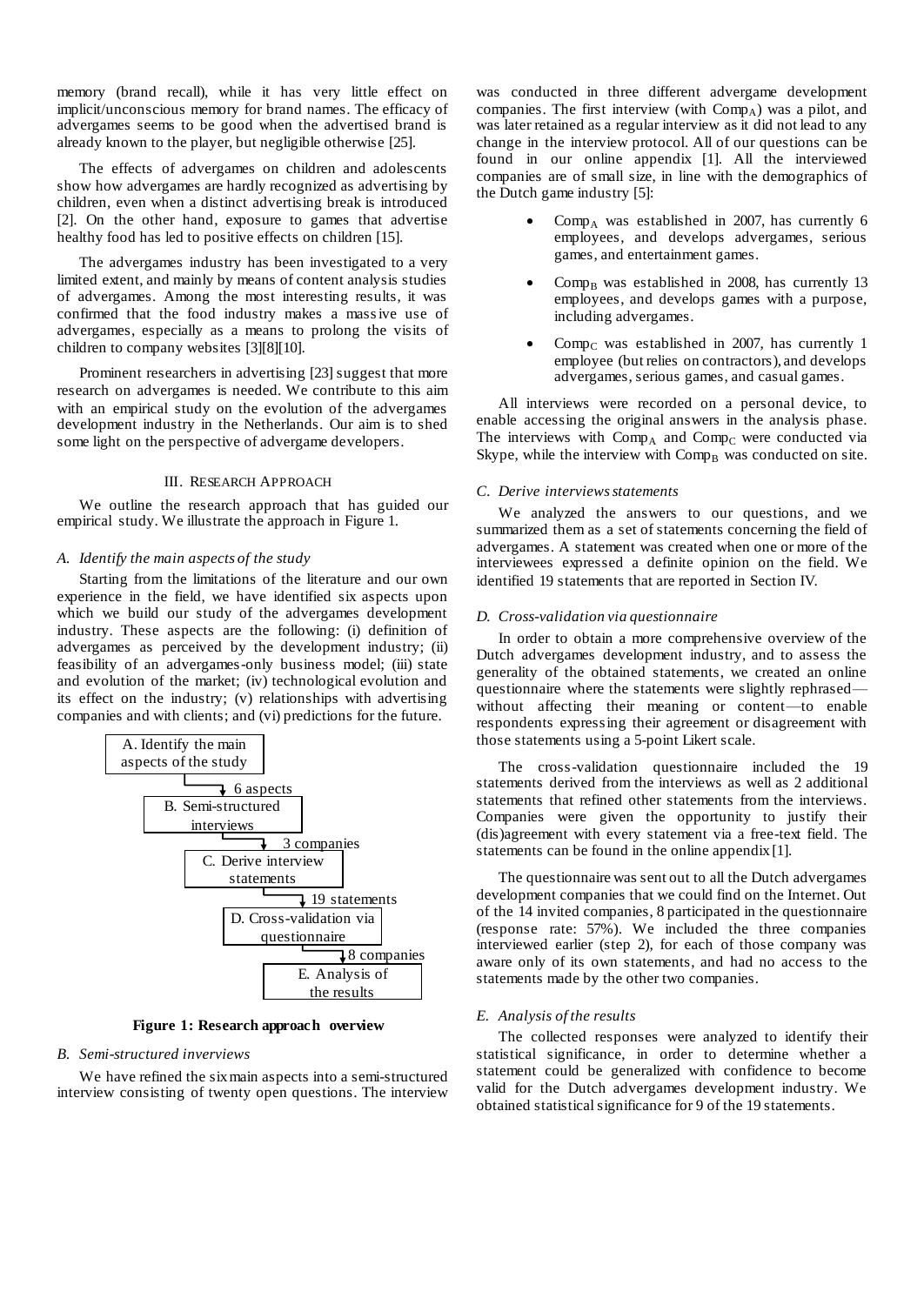# IV. INTERVIEWS WITH THREE COMPANIES

<span id="page-2-0"></span>We report the main results from the interviews conducted with the three companies. As mentioned in Section [III,](#page-1-0) the interview with  $Comp_A$  was a pilot study. After conducting this interview, no question was removed or added, and we could therefore keep the results as part of the actual interviews. The only change we made was the order of the questions, in order to get a more logical questions flow in the interview.

Each of the important interview questions and the associated answers are discussed below. We exclude the questions concerning the company context and personal questions about the interviewee (e.g., "what is your role in the company?" and "do you like to play advergames yourself?"), and trivial answers. The statements that we derived from the interviews are listed in Table I.

# *A. Definition of advergames*

The first set of questions concerns the definition of advergames. This is key to ensure that the interviewer and the interviewee have a compatible understanding of the studied construct: advergames. The provided answers were along the same lines. Comp<sub>B</sub> defined advergames as "games with an advertisement purpose". The interviewee from  $Comp_C$ extended this definition by stating that an advergame "is a marketing game that includes a message concerning the client company". Notably, unlike some existing definitions such as Svahn's [\[22\],](#page-7-10) all companies deem in-game advertising as not being part of advergames. They explained that advergames are built with the primary intent of doing advertising, as opposed to including advertisement within entertainment games. These answers led to the formulation of two statements: advergames are games with an advertisement goal  $(S_1)$ , and in-game advertisement is not a part of advergames  $(S_2)$ .

## *B. Advergames-only business model*

All of the interviewed companies develop advergames besides other types of games. Thus, we asked why they did not develop uniquely advergames. The companies indicated that a main reason is that they like diversification in their work. Moreover, they also noted that the marketing budgets for advergames are often lower than the budgets for serious games. The interviewee from  $Comp_B$  stated that "[...] for advergames you have to work 'lean and mean' […] design concepts that do not require high effort and sell for a small price", and later in the interview indicated that the average budget (around 10k euros) is entirely spent on staff and property. Both  $Comp_B$  and  $Comp_C$  started their business relying only on advergames development, but have later expanded its market to other types of games too. These answers resulted in our third statement: developing advergames only is not sufficiently profitable to sustain a business  $(S_3)$ .

#### *C. State and evolution of the market*

We also posed questions on the state and evolution of the advergames development market in the Netherlands. To such extent, we have initially made a set of questions to investigate the attractiveness of the market, followed by questions to determine whether any noticeable trend is going on.

## TABLE I. STATEMENTS OBTAINED FROM THE INTERVIEWS

- S<sup>1</sup> Advergames are games with an advertisement goal
- $S_2$  In-game advertisement is not a part of advergames<br> $S_3$  Developing advergames only is not sufficien
- Developing advergames only is not sufficiently profitable to sustain a business
- $S_4$  The advergame market is currently shrinking
- $S_5$  The advergame market is not yet mature
- $S_6$  Budgets for advergames have increased over the years
- S<sup>7</sup> In the future, budgets for advergames will increase
- $S_8$  In the last few years, the technological platforms for developing advergames have changed considerably
- S<sub>9</sub> In the last few years, an increasing number of clients wants social media components in their advergames
- $S_{10}$  Nowadays, advergames are increasingly crossplatform
- $S_{11}$  A client company's decision to buy an advergame is not based on its strategy
- $S_{12}$  In the future, companies will decide on whether to buy an advergame based on their strategy
- $S<sub>13</sub>$  Advertising companies are an important intermediary for the development of advergames
- $S_{14}$  In the future, advertising companies will play a less prominent role in the advergames market
- $S_{15}$  In the future, advergames which can be played for an extended period of time will become more popular
- $S_{16}$  Advergames that can be played for an extended period of time will increase customer loyalty
- $S_{17}$  Gamification elements will become increasingly popular in advergames
- $S_{18}$  In the future, more advergames will blend physical and virtual worlds
- $S_{19}$  In the future, large companies will have an employee who specializes in developing advergames

We asked about the difficulty of entering the market (one of Porter's five forces [\[16\]](#page-7-19) of market attractiveness). None of the companies experienced difficulties, due to different reasons: Comp<sub>C</sub> had past experience in the field, Comp<sub>A</sub> was open to different kinds of games since the beginning, and  $Comp_B$ succeeded due to good ideas, high-quality designs, and effective products. The companies did not agree on the number of startups currently entering the advergames market, i.e., threats of new entrants  $[16]$ . Comp<sub>B</sub> did think there are many startups, while  $Comp_C$  had a completely different opinion. About the bargaining power of the customers [\[16\],](#page-7-19) the advergame studios agreed that companies can negotiate to some extent, but often the studios themselves have to pitch an idea with the associated price to the client. According to  $Comp_C$ , when the client selects an advergames studio, no or very little negotiation is possible. While these answers helped to get a more in-depth understanding of the field, they were not sufficiently homogeneous to formulate any statement.

We then posed questions on the evolution of the market, beginning with an enquiry on whether it is growing or shrinking.  $Comp_A$  stated that "[...] the advergame market has shrunk over the years but did become more mature. The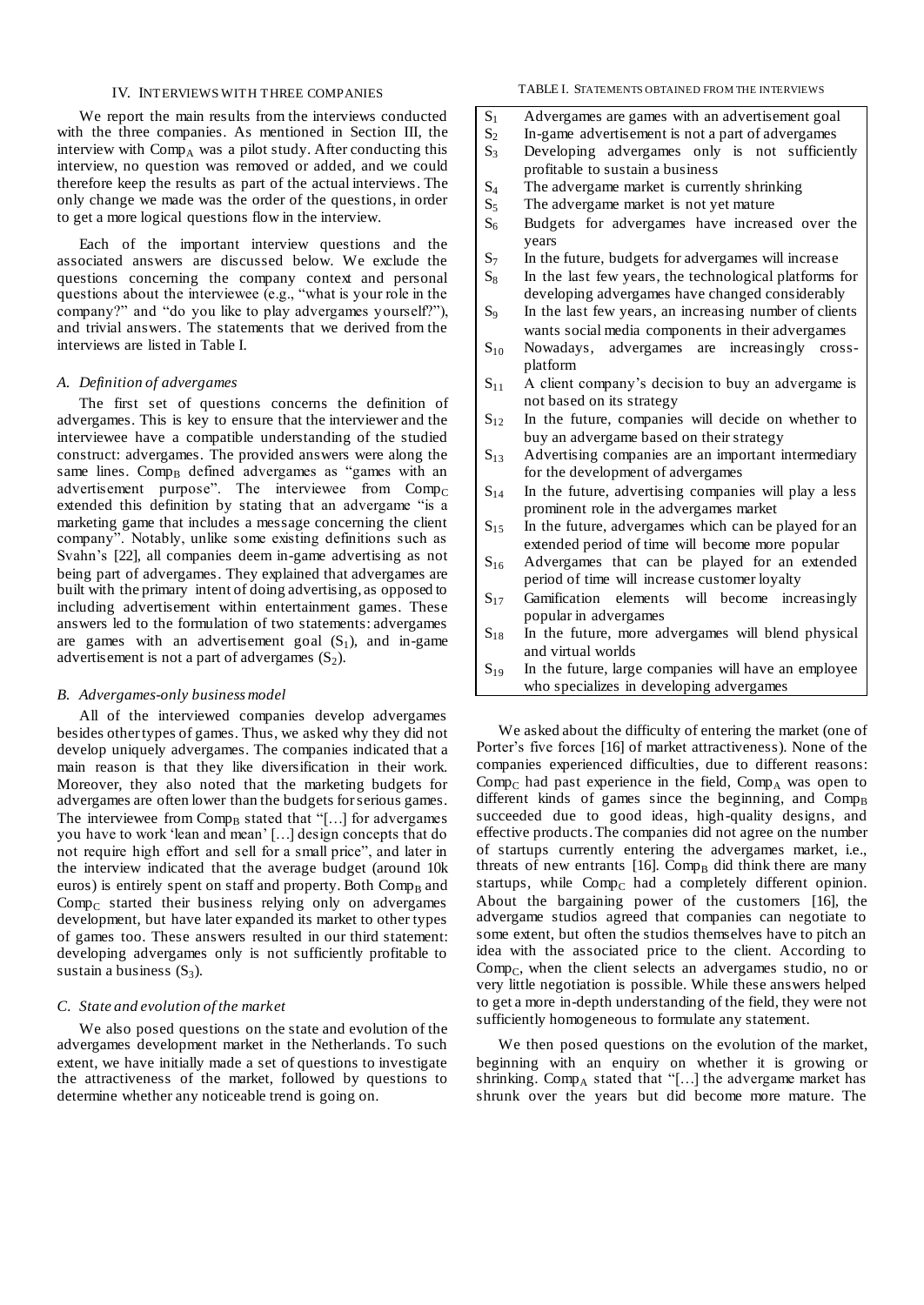advergame hype from a few years ago is almost over now". The other two companies also stated the advergame market has been shrinking in the past few years. The explanations range from the increasing costs to develop an advergame, to the threat of substitute advertisement channels. The increasing costs of advergames are due to the request by many clients to have their advergame playable on mobile phones, which costs effort, time, and money (more than the clients are eager to provide) to get the application accepted by app stores. The substitute advertisement channels are Facebook and Twitter, which enable cheaper and easier-to-conduct advertising.

The interviewees could not confirm whether or not the shrinking of the advergame market had an influence on the spending of companies on advergames. They either stated that it remained constant, or that it slightly increased, due to the maintained interest of some clients. The interviewees could not foresee how the budgets for advergames will evolve in the future. Two statements were directly derived from the interviews: the advergames market is currently shrinking  $(S_4)$ , the advergames market is not yet mature  $(S_5)$ . Moreover, other two statements were formulated in order to explore—through the cross-validation with online questionnaires—two aspects that the interviewees could not agree upon or were uncertain about: budgets for advergames have increased over the years  $(S_6)$ ; in the future, budgets for advergames will increase  $(S_7)$ .

# *D. Technological evolution*

We asked our interviewees about technological trends, and how their companies responded to changes in the field. All companies mentioned the shift in the development and distribution channel. Comp<sub>C</sub> provided the most comprehensive answer: "The first advergames were burned on CD-ROMs, and soon advergames became downloadable. The online era came next: advergames should all be played online. This was followed by requests of Facebook games, and then the mobile era began. Currently, all clients want a mobile game and they want it to be cross-platform". Additionally, Comp<sub>A</sub> stated that clients increasingly demand advergames for mobile devices, but then also wanted their game to get viral, thereby making social media integration an essential feature.

This change in the execution environment affected also the development platform. The market shifted from C++ games to Flash games, in order to support online advergames. Currently, a large number of advergames have to be mobile and/or crossplatform; as such, all three companies stated that they switched to the Unity game engine. These answers resulted in three statements: in the last few years, the technological platforms for developing advergames have changed considerably  $(S_8)$ , in the last few years, an increasing number of clients want social media components in their advergames  $(S_9)$ , and nowadays advergames are increasingly cross-platform  $(S_{10})$ .

# *E. Relationships with advertising companies and clients*

We then posed questions concerning the relationships with both advertising companies and clients. Both  $Comp_A$  and  $Comp_B$  indicated that advertising companies are still an important intermediary. Unfortunately they "have no time, no money, and lots of wishes", which makes the collaboration hardly prolific.  $Comp_A$  foresees a future where the importance

of advertising companies diminishes: "When we [advergame studios] directly handle with the clients, a larger budget is available [no share goes to the advertising companies]. We can make better games with that money, resulting in a more prolonged relationship with the clients".

 $Comp_B$  foresees a future where clients will make strategic decisions about advergames: "For example, Coca Cola and Nike have a good cross-platform branding of their products. They carefully examine and evaluate all options before they decide to include an advergame in their advertising campaign".

We derived the following statements from these questions: a client company's decision to buy an advergame is not based on its strategy  $(S_{11})$ , in the future companies will decide on whether to buy an advergame based on their strategy  $(S_{12})$ , advertising companies are an important intermediary for the development of advergames  $(S_{13})$ , and in the future advertising companies will play a less prominent intermediary role  $(S_{14})$ .

## *F. Predictions for the future*

We concluded our interviews with an open question regarding the future trends that the interviewees would foresee. Several predictions were made. Comp<sub>B</sub> and Comp<sub>C</sub> indicated that they expect gamification elements to contribute more significantly to the advergame market. Comp<sub>C</sub> stated that "[...] gaming will not only take place using a computer or a mobile phone at home, but also in the supermarket or in the streets".

Another prediction comes from  $Comp_A$  and is supported by Comp<sub>C</sub>: they thought that there will be a rise of advergames with a longer life span. As an example, they mention KLM's Aviation Empire [\[12\],](#page-7-20) a simulation game in which the gamer builds an airline corporation, which is a "genuinely nice game" with good longevity.  $Comp_A$  thought this kind of advergames with a longer time span will boost customer loyalty to a game, for they are having fun while playing. Comp<sub>C</sub> noted that these long life span games are very new, and it still has to be proven if they reach the desired outcome. However, both companies agreed this could well be a trend for the future.

Furthermore,  $Comp_B$  stated that hiring good game designers is a growth opportunity for large companies that want to advertise their products or brands through advergames.

 $Comp<sub>B</sub>$  also hopes that the combination of online and offline games will prove to be successful for advergames in the future, as they foresee a gamified life experience. For example, while buying a product in a store, the buyer will play with it in some sort of online virtual world. They hope the digital world becomes more a lengthening piece of the real world.  $Comp_B$ sees that more studios have these kinds of hope and dreams, but cannot develop it yet because the market is lagging behind.

These answers led to five statements: advergames which can be played for an extended period of time will become more popular  $(S_{15})$ ; advergames that can be played for an extended period of time will increase customer loyalty  $(S_{16})$ ; gamification elements will become increasingly popular in advergames  $(S_{17})$ ; more advergames will blend the physical and virtual worlds  $(S_{18})$ ; large companies will have an employee who specializes in developing advergames  $(S_{19})$ .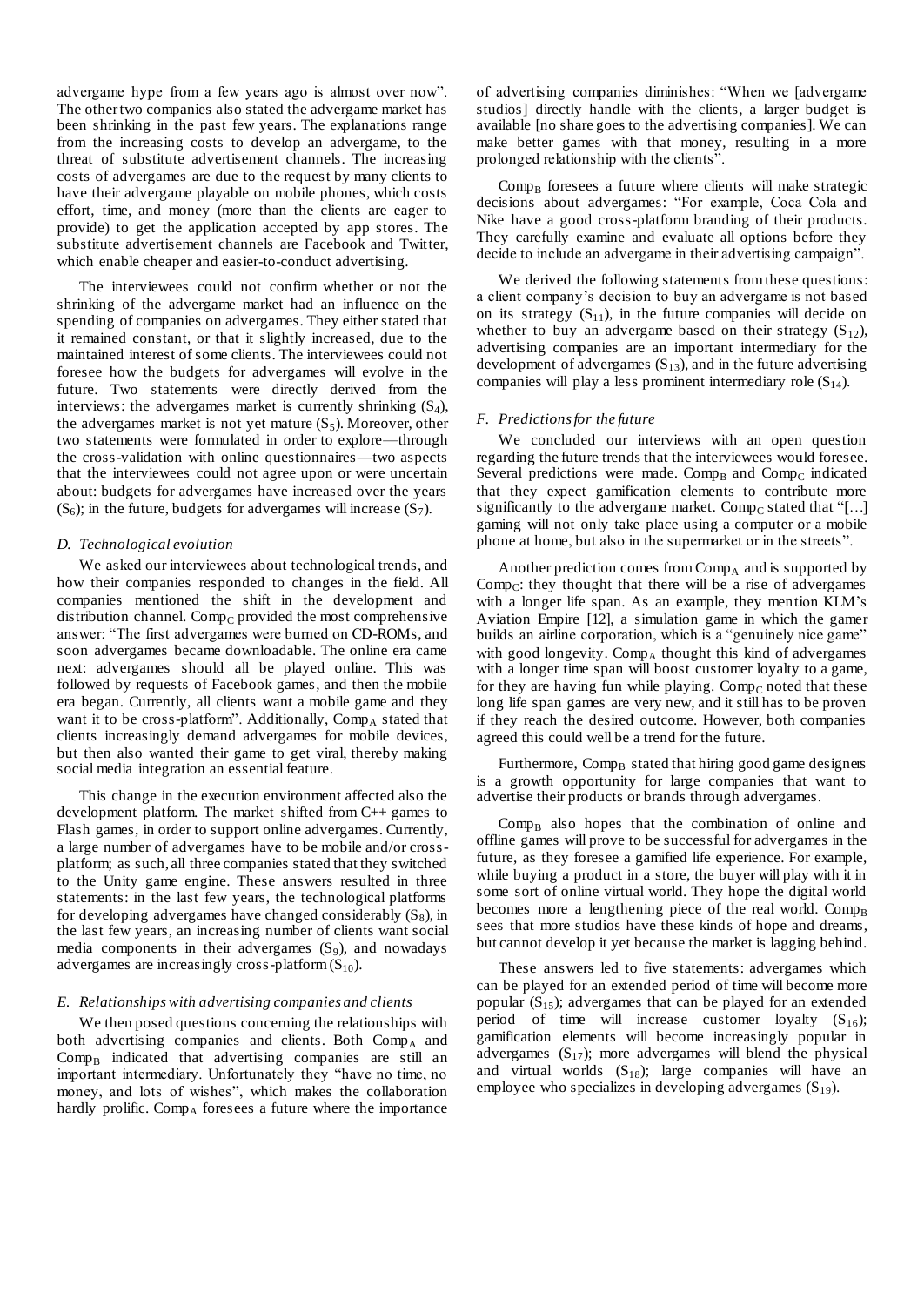# V. CROSS-VALIDATION WITH EIGHT COMPANIES

<span id="page-4-0"></span>Starting from the statements in Table I, we devised a questionnaire in order to obtain a deeper understanding of the Dutch advergames development industry. This cross-validation questionnaire contained 21 statements—a rewriting of the statements in Table I using an easier-to-understand wording that respondents could rate on a 5-point Likert scale: 1=strongly disagree, 2=disagree, 3=neither agree nor disagree, 4=agree, 5=strongly agree. For every question, respondents were given an optional field for explaining their response.

To avoid confirmation bias [\[14\],](#page-7-21) questions were randomly positively or negatively stated. The cross-validation questionnaire was sent out to the 14 Dutch companies that we could identify as active in the advergames market. Eight companies responded within a timespan of two weeks. The three initial participants did participate in the cross-validation, for many statements that we derived were not shared by all of them, and also to get a further confirmation of their opinion.

The questionnaire and the aggregated results are i[n \[1\].](#page-7-17) Below, we denote the arithmetic mean with  $\bar{x}$  and the standard deviation with  $\sigma$ . We summarize the obtained results grouped according with the six aspects of our study.

# *A. Definition of advergames*

Seven of the eight companies (strongly) agreed with statement  $S_1$ : advergames are games with an advertisement goal ( $\bar{x}$  = 4.38,  $\sigma$  = 1.06). One participant commented that "we see advergames as games that are deployed within a campaign context, so with a limited duration and ephemeral goal". Other companies mentioned that they strongly agree with the statement, but "only if the advergame is built for a specific advertising purpose. It must not be confused with a branded game, in which the ad/branding is incorporated in a more generic game". One respondent disagreed with  $S_1$ , for this company considered an advergame as something broader than advertising: marketing, communication, and branding.

We obtained mixed results about statement  $S_2$  (in-game advertisement is part of advergames). Four participants (strongly) disagreed with  $S_2$ , three participants stated that they do agree with the statement, and one company did not agree nor disagree with the statement. One of the disagreeing companies stated that the advertising of a product within a game, which does not have any relationship with that game, should not fall within this category. None of the companies that agreed with the statement provided a motivation. The statistics for  $S_2$  ( $\bar{x}$  = 2.63,  $\sigma$  = 1.30) show that the companies are slightly inclined towards agreeing with the statement that in-game advertisement is not part of advergames.

# *B. Advergames-only business model*

The results concerning statement  $S_3$  on the profitability of an advergames-only business model did not lead to an agreement. Three companies answered this question with neither agree nor disagree; out of the other five companies, three were more inclined towards disagreement, while two leaned towards agreement. The statistics show an arithmetic average below the scale average of three ( $\bar{x} = 2.75$ ,  $\sigma = 1.04$ ).

One of the companies explained that "there are multiple reasons why it is hard to sustain a business model based solely on advergames. First of all, the web as a marketing channel is quickly losing its relevance due to the shift towards mobile platforms. Secondly, there is a wide number of young game developers and other service providers that offer games and game development services below cost. Thirdly, traditional advertising agencies have little knowledge of the opportunities offered by online and mobile games. International top brands still think they could get a good online/mobile game with a budget below 10,000 euros".

# *C. State and evolution of the market*

We initially investigated statement  $S<sub>4</sub>$ , to (dis)confirm if the advergame market is shrinking at the moment. The results led to an arithmetic average  $\bar{x} = 3.00$ —which corresponds exactly to "neither disagree nor agree"—, and a standard deviation  $\sigma$  = 1.41. One of the companies that strongly disagreed with the statement commented "Exactly the opposite. There was a shrink in the market. But we are starting to notice that clients are socially quenched and are starting to seek alternatives again. This gives rise to the advergame market". Supporters of statement  $S_4$  did not provide any explanation. Hence, we cannot draw any definite conclusion concerning this statement.

The statement that the advergame market is not yet mature  $(S<sub>5</sub>)$  was re-stated positively in the questionnaire. Results show that the majority of the respondents thought the advergame market is not yet mature (disagree). Two respondents rated this statement with neither disagree nor agree. Only one company stated that the advergame market is mature. Statistically, we note a slight inclination towards disagreement:  $\bar{x} = 2.50$ ,  $\sigma =$ 0.76.

About statement  $S_6$  on the increase of the budgets for advergames, four companies stated that they neither disagree nor agree with it. They left similar comments, including "they [budgets] increased for serious/top customers, but many normal customers did not increase their budget". Three companies stated that they did not experience any increase in the budgets for advergames over the years. One of them explained this by saying that "Budgets for advergames decrease, while budgets for the use of serious games within social and loyalty systems did increase. However, not every company in the game sector is ready to become a long-term strategic partner for a brand". One company did see an increase in the budgets for advergames. Statistically, the average is in between disagreement and neither agree nor disagree:  $\bar{x} = 2.75$ , with standard deviation  $\sigma = 0.71$ .

The follow-up statement on whether budgets for advergames will increase in the future  $(S_7)$  lead to a positive skew towards agreement ( $\bar{x}$  = 3.43,  $\sigma$  = 0.53). One company did not answer this question. Out of the remaining seven respondents, four indicated that they neither agree nor disagree with the statement, and three indicated that they agree with the statement. In the provided comments, one company stated that "budgets will inevitably have to increase in the future due to the amount of work that is required to support games for multiple platforms and with 3D content, which are becoming increasingly common requirements".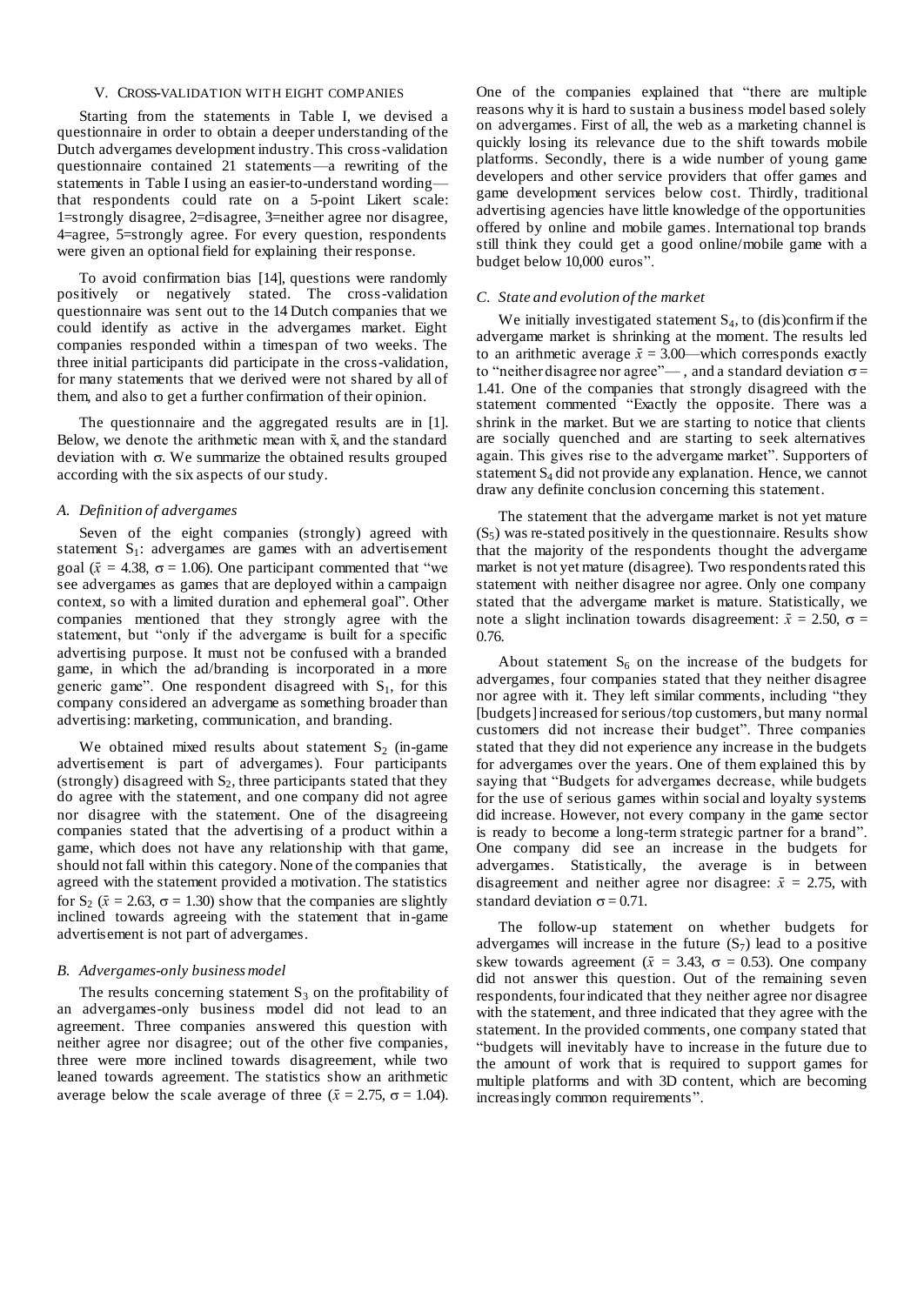# *D. Technological evolution*

The statement that the technological platforms for developing advergames have changed considerably  $(S_8)$  was largely agreed upon ( $\bar{x} = 3.75$ ,  $\sigma = 0.89$ ). Six out of the eight companies (strongly) agreed. One company did neither agree nor disagree, because "the real changes are not that significant. Flash is indeed being replaced by Unity and HTML5. However, a more significant evolution is that from browserbased advergames towards dedicated adverapps". One company disagreed with the statement. The company that strongly agreed with  $S_8$  provided the following motivation: "Unfortunately Flash died. HTML5 is a pipe dream, but none of the major parties care about this (Microsoft, Apple, Android). Multiplatform native apps are the future, and as such, games based on Unity".

There was a significant agreement on statement  $S<sub>9</sub>$ : over the last few years, an increasing number of clients want social media components in their advergames. Seven out of eight companies (strongly) agreed with S9. One provided explanation was that mobile games are the biggest drivers of social media, besides social media itself. Only one company stated that they did neither agree nor disagree. The statistic measures about  $S_9$ clearly indicate agreement:  $\bar{x} = 4.50$ ,  $\sigma = 0.76$ .

We obtained a conflicting result on the statement about whether advergames are increasingly cross-platform $(S_{10})$ : four respondents agreed with  $S_{10}$ , two of them picked the neutral answer, one disagreed, and one strongly agreed. The arithmetic average is inclined towards agreement:  $\bar{x} = 3.63$ ,  $\sigma = 0.92$ .

# *E. Relationship with advertising companies and clients*

Statement  $S_{11}$  indicates that client companies do not base the decision on whether to buy an advergames on their strategy. This statement was positively portrayed in the questionnaire (companies do base the decision on their strategy). Four companies agreed, of which one strongly, with the fact that this is a strategic choice. Only two companies did in fact agree with the original statement, i.e., that this is not a strategic choice yet. Two companies neither agreed nor disagreed with the statement. The statistical results ( $\bar{x}$  = 3.38,  $\sigma$ ) = 1.06) indicate that the respondents' opinion is between neutrality and agreement with the statement (thus, between neutrality and disagreement with  $S_{11}$ ).

When confronted with the similar statement about the future  $(S_{12})$ , the opinion of the companies was much more homogeneous: seven companies did agree with the statement, while one company replied with neither agree nor disagree. The opinion  $(\bar{x} = 3.88)$  is slightly below agreement, and the standard deviation is low ( $\sigma = 0.35$ ), indicating that the respondents have a very similar opinion.

The statement on whether advertising companies have been, and still are an important intermediary for the development of advergames  $(S_{13})$  turned out to be inconclusive:  $\bar{x} = 2.75$ ,  $\sigma = 1.39$ . Four companies agreed with the statement, while four disagreed, two of which strongly. One of the companies that strongly disagreed commented that "this is not true in the last few years, since they [the advertising agencies] have focused completely on social media. It is easier for us to get an advergame job when we directly interact with the client". Thus, the respondent suggests that advertising companies are not going to push the client for adopting an advergame.

When presented with statement  $S_{14}$  (future advertising companies will play a less prominent role in the advergames market), five companies stated that they (strongly) agree. One company disagreed, but did not provide any motivation. Two companies did neither agree nor disagree. The statistical results show a positive skew towards agreement ( $\bar{x} = 3.63$ ,  $\sigma = 0.92$ ).

# *F. Predictions for the future*

The statement on the future increasing popularity of advergames that can be played for an extended period of time  $(S_{15})$  was largely agreed upon: four companies agreed, three strongly agreed, while one disagreed. The statistical results indicate agreement to strong agreement ( $\bar{x} = 4.13$ ,  $\sigma = 0.99$ ). Some respondents commented that this is not a one-step process, and requires experience and building a loyal community. The company that disagreed explained that "it is not about playing a game longer. It is about the added value of playing a game longer". We obtained similar results concerning statement  $S_{16}$  – advergames that can be played for an extended period of time will increase customer loyalty:  $\bar{x}$  = 4.13  $\sigma$  = 0.99. Seven companies (strongly) agreed, while the company that disagreed with  $S_{15}$  did disagree with  $S_{15}$  as well.

The statement on the increasing popularity of gamification elements  $(S_{17})$  was agreed upon by most companies: four companies agreed, two strongly agreed, one did neither agree nor disagree, and one disagreed. This implied a statistical result slightly below agreement:  $\bar{x} = 3.88$ ,  $\sigma = 0.99$ . However, the comments highlighted that our statement was ambiguous: "A game is already a game. How would you gamify a game?". Our intended meaning was in fact whether gamification elements could be used in real life to create offline (non-digital) advergames. Due to this inaccuracy in the statement formulation, we ignore  $S_{17}$  in the rest of our analysis.

The statement concerning the blending between virtual and physical worlds in advergames  $(S_{18})$  was explained with the aid of an example of a digital game that continues in the real world. Three companies disagreed, four companies did neither agree nor disagree, whilst one company indicated that they agreed with the statement. The statistical results are below the average score and inconclusive:  $\bar{x} = 2.75$ ,  $\sigma = 0.71$ . One of the companies that did neither agree nor disagree indicated that "offline is indeed very important, but it will always be a niche, for the advantage of mobile gaming is enormous. I can't make a direct purchase from a board game, but digitally this can be done by merely swiping your fingertip".

The last statement  $(S_{19})$  about whether large companies will have an employee who specializes in developing advergames was also inconclusive: three companies disagreed, three did neither agree nor disagree, and two agreed. The results are dispersed around the middle, and the mean indicates a value  $(\bar{x})$  $= 2.88$ ,  $\sigma = 0.83$ ) slightly below the scale average of 3. One company said they don't think a specific person will be hired, but the role will become part of an existing marketing function.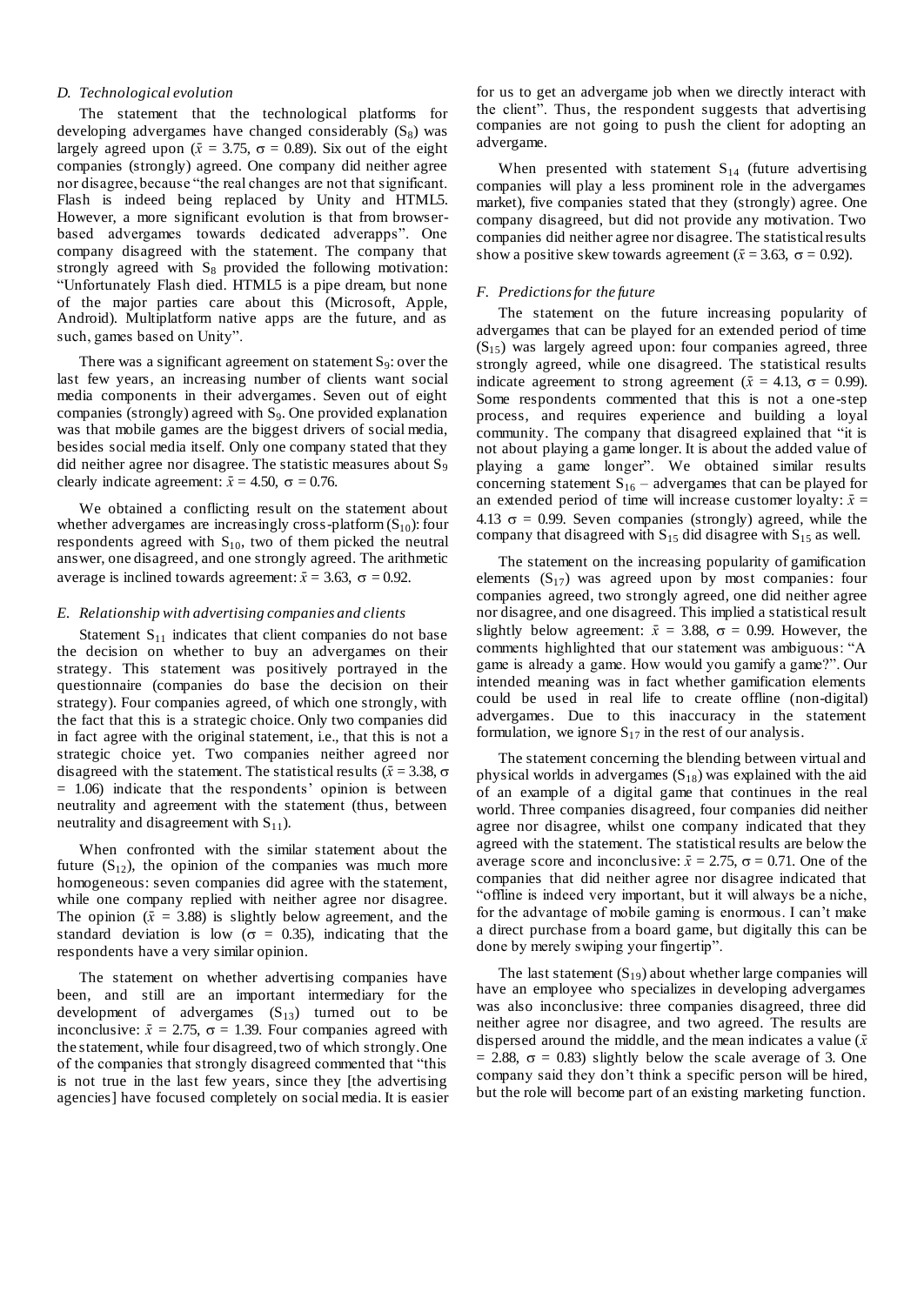# *G. Statistical significance of the results*

We analyze the statistical significance of the results outlined above, so to generalize the statements. To such extent, some assumptions (A1-A4 below) have to hold.

*A1*. The dependent variable shall be at least at the interval level. This holds for all dependent variables, that we measured via a 5-point Likert scale.

*A2*. Data must be independent. Participants did not work for the same companies and were not informed of each other; thus, we assume they did not influence each other.

*A3*. All dependent variables should be normally distributed. The Shapiro-Wilk test [\[21\]](#page-7-22) shows that five variables are not normally distributed (see [\[1\]\)](#page-7-17). For those variables, we will conduct the Wilcoxon non-parametric test.

*A4*. The assumption of no significant outliers must be met. Boxplots show no outliers for all dependent variables.

Due to space limitations, the complete results of the statistical significance analysis are presented only in our online appendix [\[1\].](#page-7-17) We have executed one-tailed or two-tailed tests depending on whether or not the two directions in the scale can be considered equally likely (two-tailed when "extreme" means either sufficiently small or sufficiently large).

TABLE II. STATEMENTS WITH STATISTICAL SIGNIFICANCE

| $S_1$    | Advergames are games with an<br>advertisement goal                                                             | $p_{\text{Wilcoxon}} = .021,$<br>2-tailed  |
|----------|----------------------------------------------------------------------------------------------------------------|--------------------------------------------|
| $S_7$    | In the future, budgets for advergames<br>will increase                                                         | $p_{\text{Wilcoxon}} =$<br>.0415, 1-tailed |
| $S_8$    | In the last few years, the technological<br>platforms for developing advergames<br>have changed considerably   | $p = .048,$<br>2-tailed                    |
| $S_9$    | In the last few years, an increasing<br>number of clients wants social media<br>components in their advergames | $p_{\text{Wilcoxon}} = .007$ ,<br>2-tailed |
| $S_{10}$ | Nowadays advergames are<br>increasingly cross-platform                                                         | $p = .0475,$<br>1-tailed                   |
|          | In the future, companies will decide<br>$S_{12}$ on whether to buy an advergame based<br>on their strategy     | $p_{\text{Wilcoxon}} = .004,$<br>1-tailed  |
| $S_{14}$ | In the future, advertising companies<br>will play a less prominent role in the<br>advergames market            | $p = .0475,$<br>1-tailed                   |
| $S_{15}$ | In the future, advergames which can<br>be played for an extended period of<br>time will become more popular    | $p_{\text{Wilcoxon}} = .030,$<br>1-tailed  |
| $S_{16}$ | Advergames that can be played for an<br>extended period of time will increase<br>customer loyalty              | $p = .015$ ,<br>2-tailed                   |

We obtained no statistical significance ( $p$  or  $p_{\text{Wilcoxon}}$  above 0.05) for several statements; the cross-validators did not converge on a homogeneous agreement or disagreement. Nine statements are however deemed significant, and can thus be considered as useful and agreed upon statements in the context of the Dutch advergames development industry (see Table II).

# VI. DISCUSSION AND OUTLOOK

<span id="page-6-0"></span>In the following subsections, we draw conclusions from our study, describe threats to validity, and outline future research.

## *A. Conclusions*

This research aimed at the identification of past, current, and future trends in the Dutch advergames development industry. This study is an initial step towards a better understanding of the advergames development industry, which is currently largely unexplored.

Nine statements on the market were found to be statistically significant. These can be used to characterize the Dutch advergames development industry, and may serve as a basis for further studies on a worldwide scale.

The statement about the definition of advergames  $(S_1)$ showed significant agreement on the fact that advergames are *games with an advertisement goal*. Interestingly, this contrasts with some definitions from the literature, e.g., Svahn's [\[22\].](#page-7-10)

We identified three statements about the past trends with statistical significance. The usage in technological platform for the development of advergames has changed a lot  $(S_8)$ : advergame studios often started coding in C++ or Flash, and they are increasingly relying on HTML5 or the Unity3D game engine. Their rapidity in switching to new technological trends may indicate that, if alternative technological platforms emerge in the future, it is possible that the advergame studios will change their developing platform accordingly. Moreover, clients do increasingly require advergames to be cross-platform  $(S_{10})$ , so as to support multiple mobile phones, tablets, etc. In the past few years, an increasing number of clients demands social media components in their advergames  $(S_9)$ . This demand relates with the interviewees' statement that clients are demanding their advergame to get viral: social media are a prominent means to deliver viral marketing [\[11\].](#page-7-23)

The other five significant statements are predictions of the future. The interviewees and cross-validators agreed that client companies will make more strategic choices regarding advergames  $(S_{12})$ . This will result in more involvement of the clients within the projects, possibly higher budgets, and more time for game development. Our study did also confirm that the participants foresee higher budgets for advergames  $(S_7)$ . Thus, it will be likely possible for advergames developers to create the advergames that suit the problem best, as opposed to being limited by low budgets. Advertising companies will play a less prominent role in the advergames market  $(S_{14})$ , allowing the development companies to get higher budgets, without intermediary fees that are given to advertising companies. The participating advergame studios think not only that advergames that can be played for an extensive period of time will become more popular in the future  $(S_{15})$ , but also that this type of advergames will result in higher customer loyalty  $(S_{16})$ .

These significant statements provide (Dutch) advergames development companies with useful information for their strategic decision-making. The rapid evolution of the development platforms requires the companies to ensure their developers are flexible enough to learn and adapt to new technologies. Moreover, it is the right time to grab the